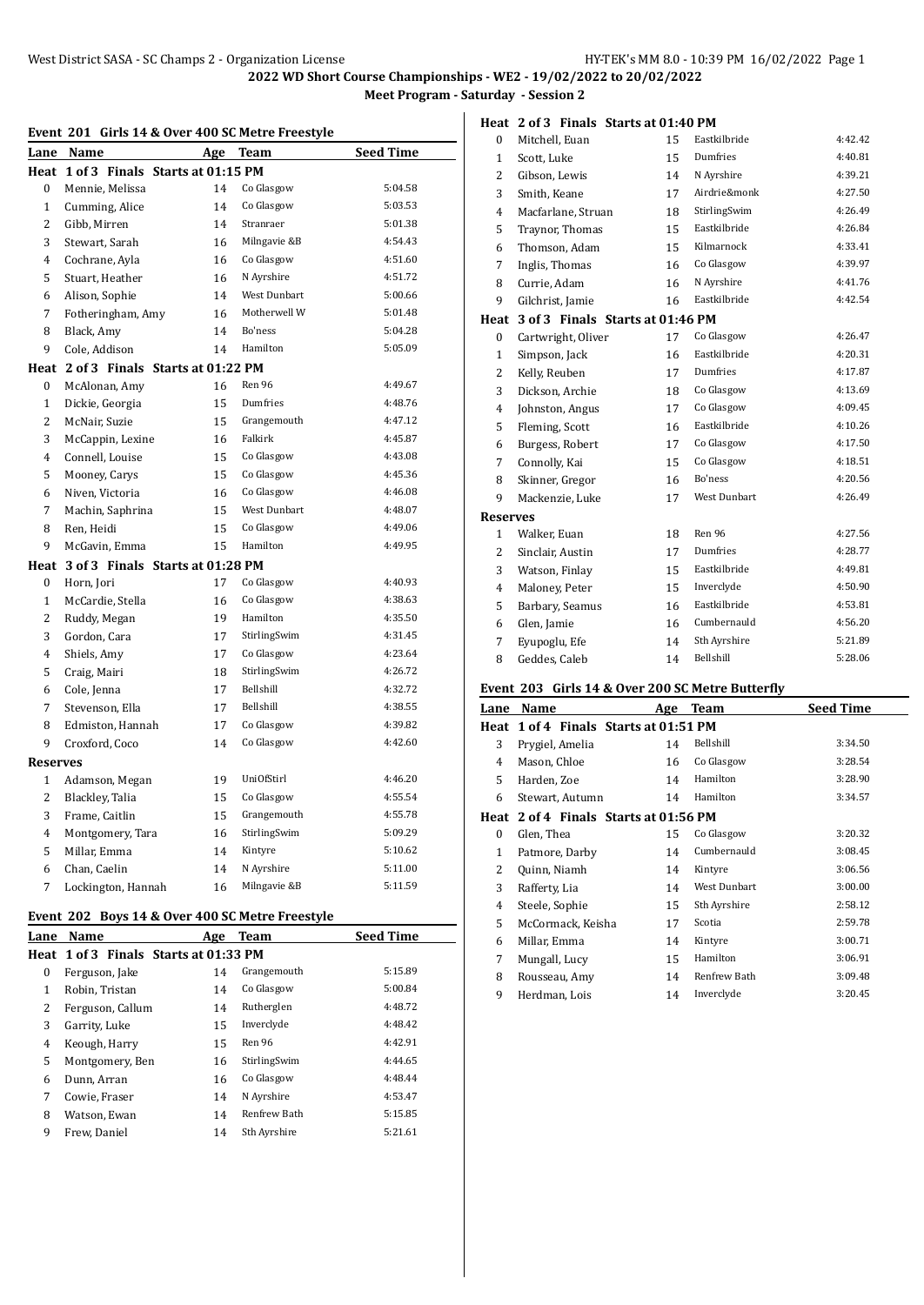#### **Heat 3 Finals (#203 Girls 14 & Over 200 SC Metre Butterfly)**

| псас |                                  |    | $\sigma$ indis (#205 GHTs 14 & Over 200 SC Metre Butterity) |         |
|------|----------------------------------|----|-------------------------------------------------------------|---------|
| 0    | Hardie, Sophie                   | 15 | Stranraer                                                   | 2:53.28 |
| 1    | Barrowman, Emma                  | 15 | Stranraer                                                   | 2:46.50 |
| 2    | Creaney, Emma                    | 16 | Cumbernauld                                                 | 2:39.97 |
| 3    | Connell, Louise                  | 15 | Co Glasgow                                                  | 2:35.97 |
| 4    | Gordon, Eva                      | 15 | StirlingSwim                                                | 2:34.98 |
| 5    | Gallacher, Madison               | 15 | Grangemouth                                                 | 2:35.44 |
| 6    | Williamson, Anna                 | 17 | Co Glasgow                                                  | 2:39.60 |
| 7    | Gilmore, Kirsty                  | 16 | Hamilton                                                    | 2:42.87 |
| 8    | Liston, Rosie                    | 15 | Co Glasgow                                                  | 2:46.76 |
| 9    | Waller, Isla                     | 15 | N Ayrshire                                                  | 2:55.42 |
| Heat | 4 of 4 Finals Starts at 02:04 PM |    |                                                             |         |
| 0    | Donnachie, Milly                 | 17 | Eastkilbride                                                | 2:34.10 |
| 1    | Beaton, Freya                    | 14 | Co Glasgow                                                  | 2:33.25 |
| 2    | Lessing, Gabriella               | 18 | Ren 96                                                      | 2:24.79 |
| 3    | Wood, Isabelle                   | 17 | StirlingSwim                                                | 2:22.09 |
| 4    | Grieve, Lucy                     | 18 | Sth Ayrshire                                                | 2:14.37 |
| 5    | McKenzie, Drew                   | 17 | Co Glasgow                                                  | 2:18.63 |
| 6    | Campbell, Lizzie                 | 20 | <b>UniOfStirl</b>                                           | 2:24.70 |
| 7    | Mair, Eve                        | 18 | Sth Ayrshire                                                | 2:29.35 |
| 8    | Orr, Susan                       | 17 | Ren 96                                                      | 2:33.89 |
| 9    | Doubleday, Elizabeth             | 17 | Co Glasgow                                                  | 2:34.62 |

#### **Event 204 Boys 14 & Over 200 SC Metre Butterfly**

| Lane           | Name                             | Age | <b>Team</b>  | <b>Seed Time</b> |
|----------------|----------------------------------|-----|--------------|------------------|
| Heat           | 1 of 3 Finals Starts at 02:08 PM |     |              |                  |
| 3              | Brackenridge, Andrew             | 14  | Cumbernauld  | 3:05.31          |
| 4              | Graham. Lewis                    | 19  | Airdrie&monk | 2:55.59          |
| 5              | McLaughlin, Callum               | 15  | Co Glasgow   | 2:57.49          |
| 6              | Barghati, Dean                   | 14  | Hamilton     | 3:21.42          |
| Heat           | 2 of 3 Finals Starts at 02:12 PM |     |              |                  |
| $\bf{0}$       | Robin, Tristan                   | 14  | Co Glasgow   | 2:40.28          |
| $\mathbf{1}$   | Landman, David                   | 15  | Co Glasgow   | 2:34.34          |
| 2              | Stevenson, Ewan                  | 14  | Falkirk      | 2:32.43          |
| 3              | Traynor, Thomas                  | 15  | Eastkilbride | 2:29.37          |
| 4              | Hood, Brodie                     | 18  | Ren 96       | 2:26.80          |
| 5              | Black, Alex                      | 16  | Bo'ness      | 2:28.89          |
| 6              | Webster, Ruari                   | 15  | Dumfries     | 2:31.63          |
| 7              | Jeffords, Tom                    | 14  | Ren 96       | 2:33.40          |
| 8              | Maloney, Peter                   | 15  | Inverclyde   | 2:35.03          |
| 9              | Steele, Aaron                    | 15  | Eastkilbride | 2:55.08          |
| Heat           | 3 of 3 Finals Starts at 02:16 PM |     |              |                  |
| 0              | Bruce, Cameron                   | 17  | Lanark       | 2:25.10          |
| $\mathbf{1}$   | Campbell, Nathan                 | 17  | StirlingSwim | 2:23.60          |
| $\overline{2}$ | Dickson, Archie                  | 18  | Co Glasgow   | 2:15.26          |
| 3              | Hammond, Lewis                   | 19  | Sth Ayrshire | 2:13.95          |
| 4              | Ford, Mark                       | 19  | Co Glasgow   | 2:02.20          |
| 5              | Fleming, Scott                   | 16  | Eastkilbride | 2:09.80          |
| 6              | Creaney, Cameron                 | 18  | Cumbernauld  | 2:14.90          |
| 7              | Shaw, Cameron                    | 17  | Grangemouth  | 2:19.75          |
| 8              | Scott, Adam                      | 15  | Ren 96       | 2:24.36          |
| 9              | Nelson, Finlay                   | 15  | Stranraer    | 2:25.46          |

# **Event 205 Girls 14 & Over 100 SC Metre Breaststroke**

|              | and I a over 100 50 ment breasts tronc<br>Lane Name |    | Age Team     | <b>Seed Time</b> |
|--------------|-----------------------------------------------------|----|--------------|------------------|
|              | Heat 1 of 9 Finals Starts at 02:20 PM               |    |              |                  |
|              |                                                     |    | Sth Ayrshire | 1:33.52          |
| 0            | Taylor, Kathryn                                     | 16 |              |                  |
| $\mathbf{1}$ | Taylor, Emily                                       | 16 | Sth Ayrshire | 1:33.35          |
| 2            | Carre, Rachel                                       | 16 | Oban         | 1:31.44          |
| 3            | Falconer, Erin                                      | 16 | Larkhall     | 1:30.12          |
| 4            | Fairley, Emma                                       | 16 | Larkhall     | 1:29.42          |
| 5            | Wilson, Ailsa                                       | 17 | Hamilton     | 1:29.59          |
| 6            | Brady, Carly                                        | 16 | Co Glasgow   | 1:30.17          |
| 7            | Ferguson, Fiona                                     | 17 | Ren 96       | 1:31.50          |
| 8            | McCracken, Eva                                      | 16 | Eastkilbride | 1:33.51          |
| 9            | Wylie, Anna                                         | 17 | Ren 96       | 1:45.21          |
|              | Heat 2 of 9 Finals Starts at 02:23 PM               |    |              |                  |
| $\bf{0}$     | Robinson, Lucy                                      | 16 | Co Glasgow   | 1:29.21          |
| $\mathbf{1}$ | McAuley, Evan                                       | 14 | Airdrie&monk | 1:28.75          |
| 2            | MacDonald, Rowan                                    | 16 | Kilmarnock   | 1:28.43          |
| 3            | Cent, Rebekah                                       | 16 | Kingston     | 1:28.14          |
| 4            | Barton, Millie                                      | 14 | Bellshill    | 1:27.75          |
| 5            | Cole, Addison                                       | 14 | Hamilton     | 1:27.78          |
| 6            | Stark, Katie                                        | 16 | Eastkilbride | 1:28.18          |
| 7            | Scott, Innes                                        | 14 | StirlingSwim | 1:28.50          |
| 8            | McGregor, Aimee                                     | 16 | West Dunbart | 1:28.96          |
| 9            | Willis, Kymberley                                   | 14 | Sth Ayrshire | 1:29.22          |
|              | Heat 3 of 9 Finals Starts at 02:25 PM               |    |              |                  |
| 0            | Colvin, Millie                                      | 14 | Stranraer    | 1:27.24          |
| $\mathbf{1}$ | Noonan, Grace                                       | 15 | Milngavie &B | 1:27.12          |
| 2            | Campbell, Lucy                                      | 16 | Inverclyde   | 1:27.00          |
| 3            | Hamilton, Caitlyn                                   | 18 | Lanark       | 1:26.92          |
| 4            | Strachan, Rebecca                                   | 14 | Larkhall     | 1:26.50          |
| 5            | McIlquham, Eve                                      | 15 | Eastkilbride | 1:26.67          |
| 6            | Weir, Victoria                                      | 14 | Falkirk      | 1:26.97          |
| 7            | Matchett, Zoe                                       | 15 | N Ayrshire   | 1:27.09          |
| 8            | Dickson, Anna                                       | 15 | Kingston     | 1:27.20          |
| 9            | Calder, Joanna                                      | 14 | Milngavie &B | 1:27.54          |
|              | Heat 4 of 9 Finals Starts at 02:28 PM               |    |              |                  |
| 0            | Mennie, Melissa                                     | 14 | Co Glasgow   | 1:26.29          |
| 1            | Jones, Charlotte                                    | 15 | Inverclyde   | 1:25.89          |
| 2            | McNally, Lucy                                       | 17 | Sth Ayrshire | 1:25.50          |
| 3            | Towers, Katie                                       | 14 | Lanark       | 1:25.28          |
| 4            | Croxford, Coco                                      | 14 | Co Glasgow   | 1:24.97          |
| 5            | McCusker, Amalie                                    | 15 | Co Glasgow   | 1:25.06          |
| 6            | Rogerson, Brooke                                    | 15 | Dumfries     | 1:25.32          |
| 7            | Silcock, Emma                                       | 14 | Falkirk      | 1:25.79          |
| 8            | Chambers, Emma                                      | 15 | Cumbernauld  | 1:26.04          |
| 9            | King, Hazel                                         | 15 | Ren 96       | 1:26.42          |
| Heat         | 5 of 9 Finals Starts at 02:30 PM                    |    |              |                  |
| 0            | Chan, Caelin                                        | 14 | N Ayrshire   | 1:24.56          |
| $\mathbf{1}$ | Mcguire, Rachel                                     | 16 | N Ayrshire   | 1:24.26          |
| 2            | McLeod, Lucy                                        | 15 | Grangemouth  | 1:24.11          |
| 3            | Crawford, Zoe                                       | 15 | Falkirk      | 1:23.76          |
| 4            | Fotheringham, Amy                                   | 16 | Motherwell W | 1:23.44          |
| 5            | Quinn, Niamh                                        | 14 | Kintyre      | 1:23.75          |
| 6            | Henderson, Iona                                     | 15 | Rutherglen   | 1:24.07          |
| 7            | McDermott, Ava                                      | 17 | Kirkintilloc | 1:24.19          |
| 8            | Dunn, Julie                                         |    | Sth Ayrshire | 1:24.30          |
| 9            | Kennedy, Ellie-Louise                               | 16 | Co Glasgow   | 1:24.63          |
|              |                                                     | 14 |              |                  |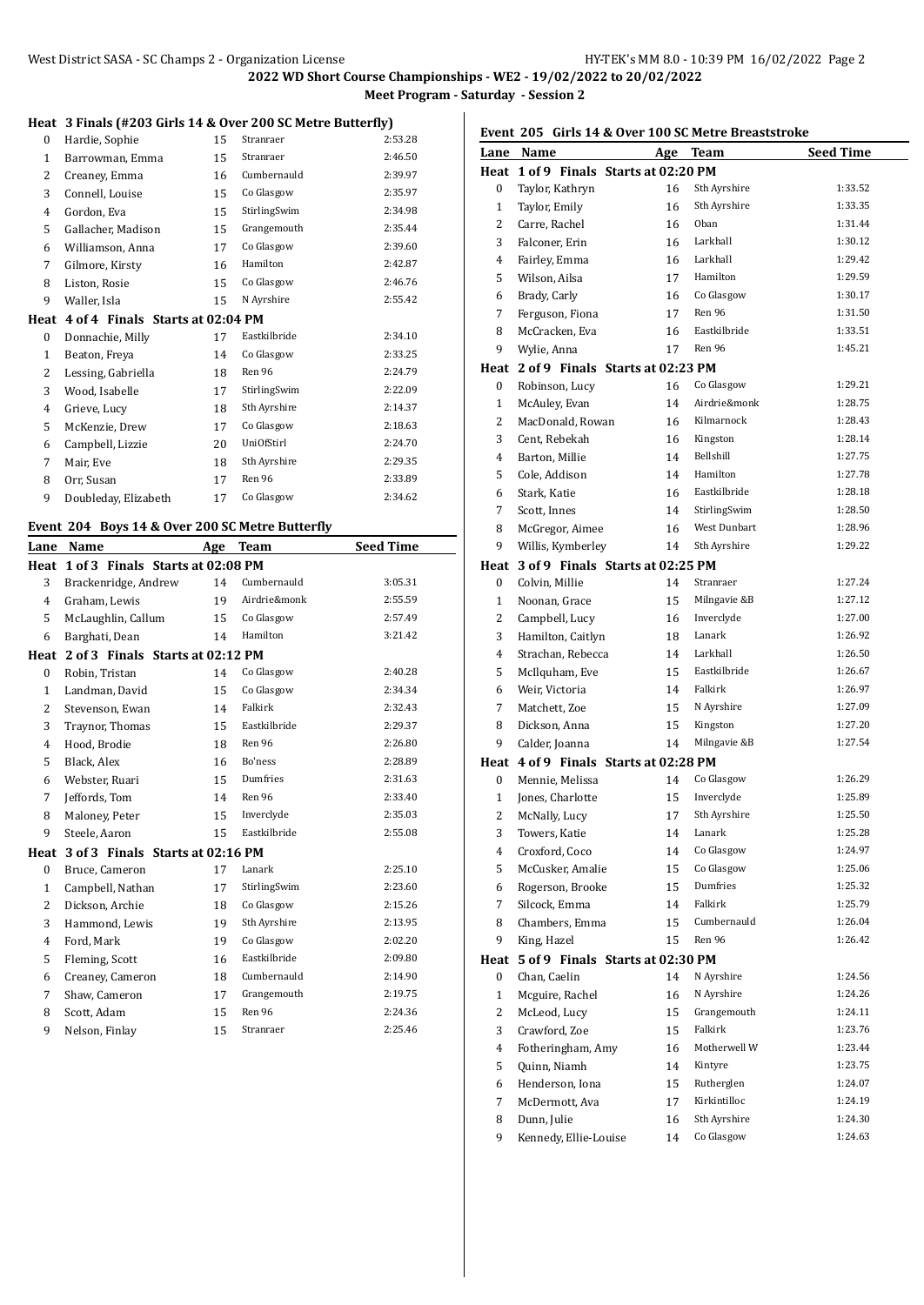West District SASA - SC Champs 2 - Organization License HY-TEK's MM 8.0 - 10:39 PM 16/02/2022 Page 3 **Heat 6 Finals (#205 Girls 14 & Over 100 SC Metre Breaststroke)** 0 McCappin, Keziah 14 Falkirk 1:23.13 Greenshields, Tiana 15 Hamilton 1:22.63 2 Judge, Evie 15 Kintyre 1:22.10 Smith, Zuzia 15 Grangemouth 1:21.96 Edmiston, Hannah 17 Co Glasgow 1:21.86 5 Beaton, Freya 14 Co Glasgow 1:21.91 Smith, Maya 14 Co Glasgow 1:22.00 7 Muirhead, Remi 17 Scotia 1:22.51 8 Grabowska, Wiktoria 15 West Dunbart 1:22.67 9 Goodhall, Gracie 15 West Dunbart 1:23.17 **Heat 7 of 9 Finals Starts at 02:35 PM** 0 Caldwell, Katie 16 Kirkintilloc 1:21.61 Taylor, Lauren 17 Scotia 1:21.20 2 Hughes, Erin 17 Bellshill 1:20.42 Donnachie, Milly 17 Eastkilbride 1:20.16 4 Mooney, Carys 15 Co Glasgow 1:19.94 MacArthur, Eilidh 16 Milngavie &B 1:19.96 McNair, Eilidh 15 Milngavie &B 1:20.21 Horn, Jori 17 Co Glasgow 1:21.11 8 Paterson, Madeleine 14 Co Glasgow 1:21.34 McCardie, Stella 16 Co Glasgow 1:21.81 **Heat 8 of 9 Finals Starts at 02:38 PM** 0 Wilson, Allanah 14 Bellshill 1:19.50 1 Broadfoot, Katie 16 Sth Ayrshire 1:19.40 Orr, Susan 17 Ren 96 1:19.33 Murrison, Rosie 17 Co Glasgow 1:18.97 4 Bulloch, Leah 16 Eastkilbride 1:18.14 5 Thomson, Abigail 18 Kingston 1:18.30 Ren, Heidi 15 Co Glasgow 1:19.32 7 Cumming, Alice 14 Co Glasgow 1:19.36 8 Kirkham, Ava 16 Grangemouth 1:19.42 Nimmo, Lucy 15 Bellshill 1:19.74 **Heat 9 of 9 Finals Starts at 02:40 PM** 0 Brennan, Katie 17 Bellshill 1:16.87 1 Ruddy, Megan 19 Hamilton 1:16.18 McKenzie, Drew 17 Co Glasgow 1:15.41 3 Macleod, Amy 16 Co Glasgow 1:15.07 Davidson, Kiera 17 Co Glasgow 1:11.47 Lees, Heather 23 Co Glasgow 1:13.70 Robertson, Eilidh 15 Sth Ayrshire 1:15.27 7 Stericker, Keira 18 Sth Ayrshire 1:15.89 8 Scobbie, Perrie 15 StirlingSwim 1:16.65 9 Cole, Rebecca 15 Hamilton 1:17.93 **Reserves** Millar, Hannah 14 Kintyre 1:31.76 2 McGregor, Neve 14 Kilmarnock 1:31.77 McBride, Grace 16 Grangemouth 1:34.64 McCulloch, Evie 16 Ren 96 1:35.21

# **Event 206 Boys 14 & Over 100 SC Metre Breaststroke**

|                | Lane Name                             | Age | <b>Team</b>         | <b>Seed Time</b> |
|----------------|---------------------------------------|-----|---------------------|------------------|
|                | Heat 1 of 9 Finals Starts at 02:43 PM |     |                     |                  |
| $\bf{0}$       | Hunter, Kai                           | 17  | Co Glasgow          | 1:50.80          |
| $\mathbf{1}$   | Tinch, Alex                           | 14  | StirlingSwim        | 1:43.43          |
| 2              | Hamill, Cameron                       | 14  | N Ayrshire          | 1:39.58          |
| 3              | Campbell, Jack                        | 14  | Hamilton            | 1:38.81          |
| 4              | Reid, Stewart                         | 16  | N Ayrshire          | 1:37.84          |
| 5              | Green, Euan                           | 14  | Eastkilbride        | 1:38.44          |
| 6              | Geddes, Caleb                         | 14  | Bellshill           | 1:39.45          |
| 7              | Khinyasara, Advay                     | 14  | Ren 96              | 1:42.12          |
| 8              | Flaherty, Kerr                        | 14  | Milngavie &B        | 1:48.20          |
|                | Heat 2 of 9 Finals Starts at 02:46 PM |     |                     |                  |
| 0              | Campbell, Keir                        | 14  | Grangemouth         | 1:37.54          |
| $\mathbf{1}$   | Small, Finlay                         | 15  | StirlingSwim        | 1:35.55          |
| 2              | Mathie, Fraser                        | 17  | N Ayrshire          | 1:34.03          |
| 3              | Wallace, Joshua                       | 17  | Larkhall            | 1:32.08          |
| 4              | McClumpha, Samuel                     | 14  | Inverclyde          | 1:31.41          |
| 5              | Giudici, Finlay                       | 14  | Renfrew Bath        | 1:31.97          |
| 6              | Blair, Callum                         | 16  | Co Glasgow          | 1:33.80          |
| 7              | Millier, John                         | 14  | <b>West Dunbart</b> | 1:35.07          |
| 8              | McLean, Campbell                      | 15  | Co Glasgow          | 1:36.73          |
| 9              | Morgan, James                         | 14  | Bellshill           | 1:37.58          |
|                | Heat 3 of 9 Finals Starts at 02:48 PM |     |                     |                  |
| 0              | Mufti, Abudi                          | 15  | Co Glasgow          | 1:30.01          |
| $\mathbf{1}$   | Watson, Ewan                          | 14  | Renfrew Bath        | 1:28.53          |
| 2              | Kuhl, Adam                            | 14  | Co Glasgow          | 1:27.19          |
| 3              | Carswell, Ross                        | 16  | Lanark              | 1:27.03          |
| 4              | Thomson, Aidan                        | 15  | Kingston            | 1:24.66          |
| 5              | McShane, Dylan                        | 15  | Cumbernauld         | 1:24.98          |
| 6              | Moogan-Sharratt, Oscar                | 16  | Co Glasgow          | 1:27.12          |
| 7              | Carty, Joe                            | 14  | Co Glasgow          | 1:28.05          |
| 8              | Lin, Jimmy                            | 14  | Scotia              | 1:29.22          |
| 9              | Wilson, Blair                         | 14  | StirlingSwim        | 1:30.89          |
|                | Heat 4 of 9 Finals Starts at 02:51 PM |     |                     |                  |
| $\bf{0}$       | McDonald, Pavel                       | 16  | Eastkilbride        | 1:21.50          |
| $\mathbf{1}$   | Ferguson, Jake                        | 14  | Grangemouth         | 1:21.07          |
| 2              | Grant, Ben                            | 17  | Co Glasgow          | 1:20.75          |
| 3              | Shaw, Craig                           | 14  | Lanark              | 1:20.49          |
| 4              | Younger, Jack                         | 17  | Eastkilbride        | 1:19.74          |
| 5              | Henderson, Ian                        | 16  | Lanark              | 1:20.30          |
| 6              | Keough, Harry                         | 15  | Ren 96              | 1:20.72          |
| 7              | Samson, Keir                          | 15  | Scotia              | 1:21.04          |
| 8              | Nixon, Aidan                          | 15  | Bellshill           | 1:21.07          |
| 9              | Singh, Eklavya                        | 15  | Scotia              | 1:23.06          |
| Heat           | 5 of 9 Finals Starts at 02:53 PM      |     |                     |                  |
| 0              | Heasley, Matthew                      | 17  | Co Glasgow          | 1:18.88          |
| $\mathbf{1}$   | Whyte, Harris                         | 16  | Grangemouth         | 1:18.76          |
| 2              | Graham, Lewis                         | 19  | Airdrie&monk        | 1:18.69          |
| 3              | McCavish, Aidan                       | 14  | Bo'ness             | 1:18.50          |
| $\overline{4}$ | Walker, Fraser                        | 16  | Ren 96              | 1:17.75          |
| 5              | Stewart, Ethan                        | 16  | Hamilton            | 1:17.85          |
| 6              | Webster, Ruari                        | 15  | Dumfries            | 1:18.53          |
| 7              | Mosime, Theo                          | 19  | Dumfries            | 1:18.75          |
| 8              | Inglis, Thomas                        | 16  | Co Glasgow          | 1:18.83          |
| 9              | Ibrahim, Yusuf                        | 15  | Co Glasgow          | 1:18.92          |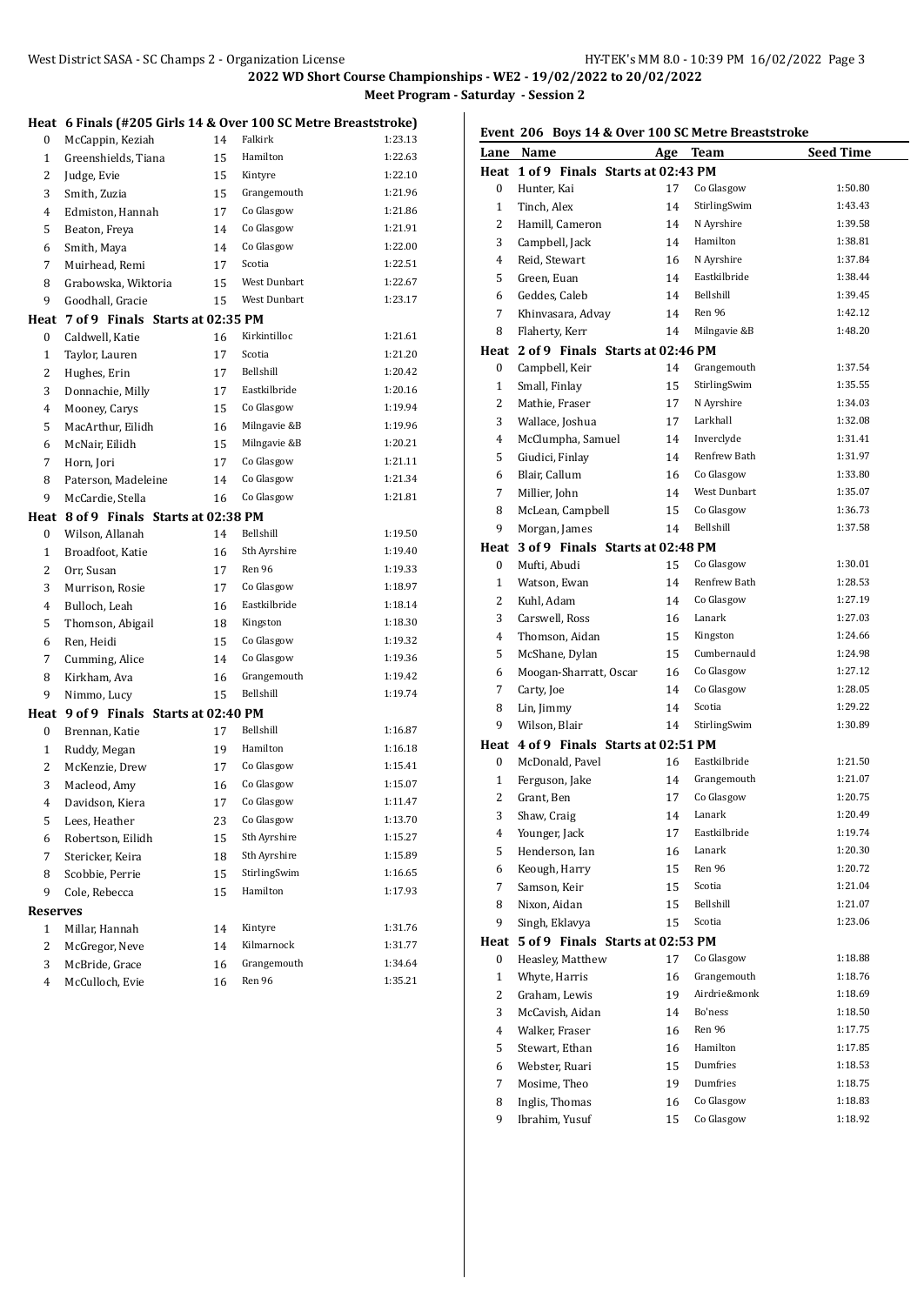|              | Heat 6 Finals (#206 Boys 14 & Over 100 SC Metre Breaststroke) |    |                   |         |
|--------------|---------------------------------------------------------------|----|-------------------|---------|
| 0            | Gibson, Lewis                                                 | 14 | N Ayrshire        | 1:17.59 |
| $\mathbf{1}$ | Gill, Cameron                                                 | 15 | Grangemouth       | 1:17.18 |
| 2            | Shaw, Cameron                                                 | 17 | Grangemouth       | 1:16.77 |
| 3            | Johnston, Angus                                               | 17 | Co Glasgow        | 1:16.38 |
| 4            | Beetham, Samuel                                               | 15 | Bo'ness           | 1:15.28 |
| 5            | Cumming, Alex                                                 | 15 | Bellshill         | 1:15.63 |
| 6            | MacArthur, Calum                                              | 14 | Milngavie &B      | 1:16.39 |
| 7            | Cashmore, Dylan                                               | 17 | Sth Ayrshire      | 1:17.07 |
| 8            | Tsang, Finlay                                                 | 15 | Co Glasgow        | 1:17.21 |
| 9            | Jack, Bradley                                                 | 16 | Falkirk           | 1:17.72 |
| Heat         | 7 of 9 Finals Starts at 02:58 PM                              |    |                   |         |
| 0            | Wardlaw, Ewan                                                 | 16 | Hamilton          | 1:15.21 |
| $\mathbf{1}$ | Walker, Euan                                                  | 18 | Ren 96            | 1:14.69 |
| 2            | Hill, Adam                                                    | 15 | StirlingSwim      | 1:14.33 |
| 3            | Mackenzie, Luke                                               | 17 | West Dunbart      | 1:13.50 |
| 4            | Garrity, Luke                                                 | 15 | Inverclyde        | 1:13.27 |
| 5            | Ross, Gregor                                                  | 14 | Co Glasgow        | 1:13.36 |
| 6            | Docherty-Simpson, Jack                                        | 15 | Scotia            | 1:13.57 |
| 7            | King, Ben                                                     | 15 | Milngavie &B      | 1:14.42 |
| 8            | Moir, Lewis                                                   | 16 | Eastkilbride      | 1:15.07 |
| 9            | Blake, Marcus                                                 | 15 | Co Glasgow        | 1:15.28 |
| Heat         | 8 of 9 Finals Starts at 03:01 PM                              |    |                   |         |
| 0            | Percy, Jake                                                   | 18 | Hamilton          | 1:12.99 |
| $\mathbf{1}$ | MacIntosh, Fraser                                             | 16 | Eastkilbride      | 1:12.58 |
| 2            | Callan, Saul                                                  | 19 | Scotia            | 1:12.31 |
| 3            | Sinclair, Austin                                              | 17 | Dumfries          | 1:11.67 |
| 4            | Kringelis, Rojus                                              | 15 | Bellshill         | 1:11.42 |
| 5            | Vandermeulen, Logan                                           | 15 | StirlingSwim      | 1:11.54 |
| 6            | Pelosi, Guy                                                   | 16 | Co Glasgow        | 1:12.00 |
| 7            | Dickson, Murray                                               | 16 | StirlingSwim      | 1:12.56 |
| 8            | Wong, Kyle                                                    | 16 | Co Glasgow        | 1:12.80 |
| 9            | Mackenzie, Andrew                                             | 18 | StirlingSwim      | 1:13.22 |
| Heat         | 9 of 9 Finals Starts at 03:03 PM                              |    |                   |         |
| 0            | Nelson, Finlay                                                | 15 | Stranraer         | 1:10.94 |
| $\mathbf{1}$ | Scott, Adam                                                   | 16 | Co Glasgow        | 1:10.03 |
| 2            | Holmes, Jake                                                  | 16 | Co Glasgow        | 1:08.35 |
| 3            | Blair, David                                                  | 19 | Co Glasgow        | 1:07.52 |
| 4            | Betout, Youssef                                               | 22 | Co Glasgow        | 1:02.04 |
| 5            | Arthur, Andrew                                                | 20 | <b>UniOfStirl</b> | 1:03.80 |
| 6            | Miles, Robson                                                 | 17 | Co Glasgow        | 1:07.67 |
| 7            | Pelosi, Max                                                   | 16 | Co Glasgow        | 1:09.20 |
| 8            | Murphy, Jack                                                  | 18 | Bellshill         | 1:10.85 |
| 9            | Ferretti, Callum                                              | 17 | Milngavie &B      | 1:11.38 |
|              | Event 207 Girls 14 & Over 50 SC Metre Backstroke              |    |                   |         |

| Lane     | Name                                  | Age | Team         | <b>Seed Time</b> |
|----------|---------------------------------------|-----|--------------|------------------|
|          | Heat 1 of 9 Finals Starts at 03:05 PM |     |              |                  |
| $\Omega$ | McRoberts, Freya                      | 17  | Dumfries     | 39.87            |
| 1        | McAuley, Evan                         | 14  | Airdrie&monk | 38.04            |
| 2        | Brown, Lara                           | 16  | Airdrie&monk | 37.97            |
| 3        | Taylor, Kathryn                       | 16  | Sth Ayrshire | 37.90            |
| 4        | Brady, Carly                          | 16  | Co Glasgow   | 37.80            |
| 5        | McDonald, Millie                      | 14  | Cumbernauld  | 37.84            |
| 6        | Forrest. Cara                         | 16  | Rutherglen   | 37.97            |
| 7        | Abel, Calli                           | 14  | Co Glasgow   | 38.00            |
| 8        | Reid, Helen                           | 17  | Ren 96       | 39.54            |
| 9        | Crossan, Lauren                       | 17  | Hamilton     | 40.04            |

|                  |                     | Heat 2 of 9 Finals Starts at 03:07 PM |              |       |
|------------------|---------------------|---------------------------------------|--------------|-------|
| 0                | Barton, Millie      | 14                                    | Bellshill    | 37.44 |
| $\mathbf{1}$     | Wilson, Ailsa       | 17                                    | Hamilton     | 37.17 |
| 2                | Alison, Sophie      | 14                                    | West Dunbart | 36.71 |
| 3                | Rafferty, Lia       | 14                                    | West Dunbart | 36.46 |
| 4                | Herdman, Lois       | 14                                    | Inverclyde   | 36.39 |
| 5                | Murrison, Rosie     | 17                                    | Co Glasgow   | 36.43 |
| 6                | Wilson, Scarlett    | 14                                    | Co Glasgow   | 36.50 |
| 7                | Sinnett, Ceri       | 17                                    | Bellshill    | 36.78 |
| 8                | Mancini, Casia      | 16                                    | Sth Ayrshire | 37.38 |
| 9                | Montgomery, Tara    | 16                                    | StirlingSwim | 37.68 |
|                  |                     | Heat 3 of 9 Finals Starts at 03:09 PM |              |       |
| 0                | Black, Amy          | 14                                    | Bo'ness      | 36.32 |
| $\mathbf{1}$     | Haak, Amelie        | 16                                    | Scotia       | 36.25 |
| 2                | Simpson, Katherine  | 16                                    | Sth Ayrshire | 36.20 |
| 3                | Millar, Emma        | 14                                    | Kintyre      | 36.12 |
| 4                | McDermott, Rose     | 14                                    | Kirkintilloc | 36.08 |
| 5                | MacDonald, Rowan    | 16                                    | Kilmarnock   | 36.10 |
| 6                | McGavin, Rachel     | 14                                    | Hamilton     | 36.14 |
| 7                | Robinson, Lucy      | 16                                    | Co Glasgow   | 36.23 |
| 8                | Taylor, Emily       | 16                                    | Sth Ayrshire | 36.30 |
| 9                | Gallacher, Ava      | 14                                    | Falkirk      | 36.35 |
|                  |                     | Heat 4 of 9 Finals Starts at 03:10 PM |              |       |
| $\boldsymbol{0}$ | Rogerson, Brooke    | 15                                    | Dumfries     | 35.67 |
| $\mathbf{1}$     | Maxwell, Casey      | 18                                    | Dumfries     | 35.56 |
| 2                | McCourt, Sara       | 16                                    | Scotia       | 35.52 |
| 3                | Hannay, Ayla        | 15                                    | Dumfries     | 35.43 |
| 4                | Millar, Holly       | 16                                    | Renfrew Bath | 35.10 |
| 5                | Colvin, Millie      | 14                                    | Stranraer    | 35.23 |
| 6                | Greenshields, Tiana | 15                                    | Hamilton     | 35.45 |
| 7                | Easton, Emily       | 14                                    | Larkhall     | 35.53 |
| 8                | Fawkes, Emily       | 15                                    | Falkirk      | 35.65 |
| 9                | Robertson, Aimee    | 17                                    | Sth Ayrshire | 35.70 |
|                  |                     | Heat 5 of 9 Finals Starts at 03:12 PM |              |       |
| 0                | Dunn, Julie         | 16                                    | Sth Ayrshire | 34.94 |
| $\mathbf{1}$     | Murdoch, Jessica    | 17                                    | Sth Ayrshire | 34.87 |
| 2                | Craynor, April      | 16                                    | Inverclyde   | 34.77 |
| 3                | Cole, Addison       | 14                                    | Hamilton     | 34.75 |
| 4                | Noonan, Grace       | 15                                    | Milngavie &B | 34.57 |
| 5                | McNair, Suzie       | 15                                    | Grangemouth  | 34.68 |
| 6                | Anderson, Hannah    | 15                                    | Hamilton     | 34.76 |
| 7                | Coulter, Erin       | 14                                    | Hamilton     | 34.83 |
| 8                | Paterson, Madeleine | 14                                    | Co Glasgow   | 34.90 |
| 9                | Henderson, Iona     | 15                                    | Rutherglen   | 34.99 |
| Heat             |                     | 6 of 9 Finals Starts at 03:14 PM      |              |       |
| 0                | Brennan, Katie      | 17                                    | Bellshill    | 34.37 |
| 1                | Martin, Eva         | 15                                    | Scotia       | 34.20 |
| 2                | Dobson, Isla        | 14                                    | Kingston     | 34.10 |
| 3                | Liston, Rosie       | 15                                    | Co Glasgow   | 34.03 |
| $\overline{4}$   | Silcock, Emma       | 14                                    | Falkirk      | 33.91 |
| 5                | Fyall, Isla         | 16                                    | Dumfries     | 33.99 |
| 6                | Hamilton, Caitlyn   | 18                                    | Lanark       | 34.09 |
| 7                | Cumming, Alice      | 14                                    | Co Glasgow   | 34.16 |
| 8                | Macleod, Amy        | 16                                    | Co Glasgow   | 34.30 |
| 9                | Scobbie, Perrie     | 15                                    | StirlingSwim | 34.37 |
|                  |                     |                                       |              |       |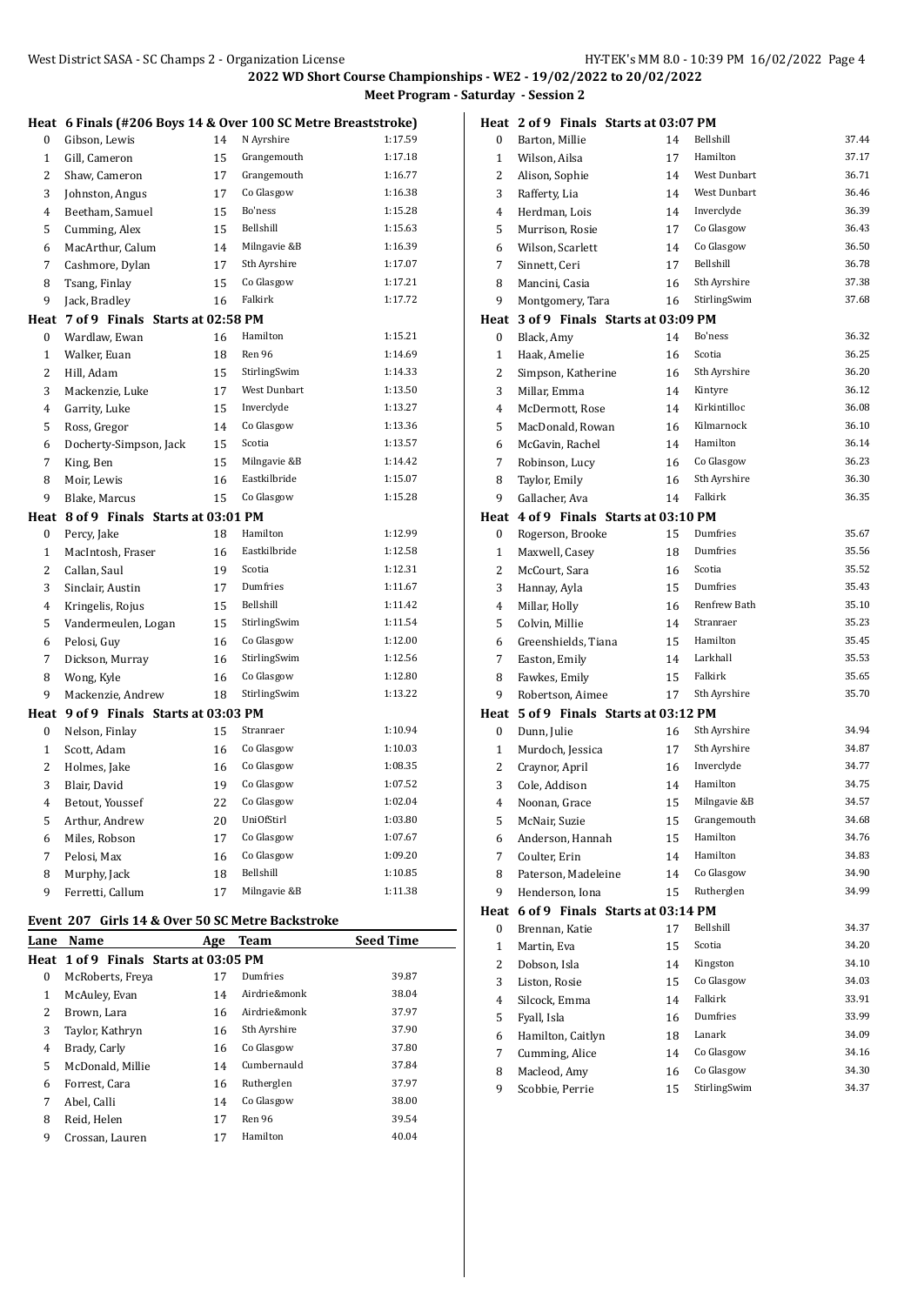|                 | Heat 7 Finals (#207 Girls 14 & Over 50 SC Metre Backstroke) |    |              |       |  |
|-----------------|-------------------------------------------------------------|----|--------------|-------|--|
| 0               | Gilmore, Kirsty                                             | 16 | Hamilton     | 33.86 |  |
| 1               | Gibson, Sophie                                              | 15 | Sth Ayrshire | 33.58 |  |
| $\overline{c}$  | McConnell, Mirren                                           | 14 | Inverclyde   | 33.36 |  |
| 3               | Muirhead, Remi                                              | 17 | Scotia       | 33.07 |  |
| 4               | Stewart, Sarah                                              | 16 | Milngavie &B | 32.73 |  |
| 5               | Hart, Kiera                                                 | 16 | Scotia       | 32.90 |  |
| 6               | Taylor, Lauren                                              | 17 | Scotia       | 33.20 |  |
| 7               | Machin, Saphrina                                            | 15 | West Dunbart | 33.46 |  |
| 8               | Augier, Rebecca                                             | 18 | Eastkilbride | 33.74 |  |
| 9               | Blackley, Talia                                             | 15 | Co Glasgow   | 33.91 |  |
|                 | Heat 8 of 9 Finals Starts at 03:17 PM                       |    |              |       |  |
| 0               | Leggate, Emma                                               | 16 | Hamilton     | 32.68 |  |
| $\mathbf{1}$    | Frame, Caitlin                                              | 15 | Grangemouth  | 32.45 |  |
| $\overline{c}$  | McArthur, Millie                                            | 16 | Lanark       | 32.36 |  |
| 3               | McLeod, Lucy                                                | 15 | Grangemouth  | 32.14 |  |
| $\overline{4}$  | Hammond, Erin                                               | 17 | Sth Ayrshire | 31.79 |  |
| 5               | Cameron, Lindsay                                            | 18 | Dumfries     | 31.87 |  |
| 6               | Crawford, Zoe                                               | 15 | Falkirk      | 32.28 |  |
| 7               | Doubleday, Elizabeth                                        | 17 | Co Glasgow   | 32.42 |  |
| 8               | Cole, Rebecca                                               | 15 | Hamilton     | 32.50 |  |
| 9               | Hardie, Sophie                                              | 15 | Stranraer    | 32.72 |  |
| Heat            | 9 of 9 Finals Starts at 03:19 PM                            |    |              |       |  |
| 0               | Stevenson, Amber                                            | 17 | Sth Ayrshire | 31.75 |  |
| $\mathbf{1}$    | Lessing, Gabriella                                          | 18 | Ren 96       | 31.65 |  |
| 2               | Ren, Heidi                                                  | 15 | Co Glasgow   | 29.92 |  |
| 3               | Stericker, Keira                                            | 18 | Sth Ayrshire | 29.67 |  |
| $\overline{4}$  | Shiels, Amy                                                 | 17 | Co Glasgow   | 29.10 |  |
| 5               | McKenzie, Drew                                              | 17 | Co Glasgow   | 29.26 |  |
| 6               | Grieve, Lucy                                                | 18 | Sth Ayrshire | 29.80 |  |
| 7               | Smith, Zuzia                                                | 15 | Grangemouth  | 31.62 |  |
| 8               | McGavin, Emma                                               | 15 | Hamilton     | 31.74 |  |
| 9               | Kirkham, Ava                                                | 16 | Grangemouth  | 31.78 |  |
| <b>Reserves</b> |                                                             |    |              |       |  |
| 1               | Grabowska, Wiktoria                                         | 15 | West Dunbart | 35.70 |  |
| 2               | Woods, Katey                                                | 16 | Sth Ayrshire | 37.98 |  |
| 3               | McDonald, Catherine                                         | 14 | Airdrie&monk | 38.11 |  |
| 4               | Kellock, Heather                                            | 14 | Dumfries     | 38.18 |  |
| 5               | Heron, Connie                                               | 16 | Airdrie&monk | 38.48 |  |
| 6               | Thomson, Abigail                                            | 18 | Kingston     | 40.24 |  |
|                 | Event 208 Boys 14 & Over 50 SC Metre Backstroke             |    |              |       |  |

| Lane         | Name                                  | Age | Team                | <b>Seed Time</b> |
|--------------|---------------------------------------|-----|---------------------|------------------|
|              | Heat 1 of 9 Finals Starts at 03:20 PM |     |                     |                  |
| 0            | McClumpha, Samuel                     | 14  | Inverclyde          | 43.76            |
| $\mathbf{1}$ | Richmond, Nicholas                    | 14  | Co Glasgow          | 42.26            |
| 2            | Hunter, Aaron                         | 14  | Cumbernauld         | 41.92            |
| 3            | Campbell, Jack                        | 14  | Hamilton            | 41.15            |
| 4            | Blair, Callum                         | 16  | Co Glasgow          | 39.82            |
| 5            | Dunn, Arran                           | 16  | Co Glasgow          | 40.13            |
| 6            | Brown, Ciaran                         | 14  | Co Glasgow          | 41.77            |
| 7            | Coleman, Rowan                        | 14  | <b>West Dunbart</b> | 41.93            |
| 8            | Robinson, Joel                        | 14  | Oban                | 43.12            |
| 9            | Wilson, Blair                         | 14  | StirlingSwim        | 46.77            |

|                | Heat 2 of 9 Finals Starts at 03:22 PM |    |                     |       |
|----------------|---------------------------------------|----|---------------------|-------|
| 0              | Hamill, Cameron                       | 14 | N Ayrshire          | 39.26 |
| 1              | Moogan-Sharratt, Oscar                | 16 | Co Glasgow          | 38.52 |
| 2              | Ferguson, Callum                      | 14 | Rutherglen          | 37.37 |
| 3              | Henderson, Ian                        | 16 | Lanark              | 36.61 |
| 4              | Mowbray, Jude                         | 14 | Co Glasgow          | 36.05 |
| 5              | Kuhl. Adam                            | 14 | Co Glasgow          | 36.30 |
| 6              | Carty, Joe                            | 14 | Co Glasgow          | 37.00 |
| 7              | Brackenridge, Andrew                  | 14 | Cumbernauld         | 37.60 |
| 8              | Barbary, Seamus                       | 16 | Eastkilbride        | 38.95 |
| 9              | Campbell, Keir                        | 14 | Grangemouth         | 39.71 |
| Heat           | 3 of 9 Finals Starts at 03:24 PM      |    |                     |       |
| 0              | Hanlonbole, Rhys                      | 17 | N Ayrshire          | 35.98 |
| $\mathbf{1}$   | Duncan, Rory                          | 14 | Sth Ayrshire        | 35.45 |
| 2              | Tinch, Alex                           | 14 | StirlingSwim        | 35.29 |
| 3              | Frew, Daniel                          | 14 | Sth Ayrshire        | 35.03 |
| 4              | Hussen, Lewis                         | 15 | StirlingSwim        | 34.83 |
| 5              | Carswell, Ross                        | 16 | Lanark              | 34.90 |
| 6              | Convery, Daniel                       | 15 | N Ayrshire          | 35.06 |
| 7              | Eyupoglu, Efe                         | 14 | Sth Ayrshire        | 35.29 |
| 8              | Burns, Charlie                        | 14 | Renfrew Bath        | 35.52 |
| 9              | Gray, Robbie                          | 17 | N Ayrshire          | 35.98 |
| Heat           | 4 of 9 Finals Starts at 03:26 PM      |    |                     |       |
| 0              | McLeod, Euan                          | 17 | Lanark              | 34.40 |
| $\mathbf{1}$   | Gardner, Luke                         | 16 | Ren 96              | 34.25 |
| 2              | McLaughlin, Callum                    | 15 | Co Glasgow          | 33.80 |
| 3              | Gray, Lewis                           | 16 | Inverclyde          | 33.59 |
| 4              | Walker, Fraser                        | 16 | Ren 96              | 33.14 |
| 5              | Lees, Matthew                         | 15 | Hamilton            | 33.48 |
| 6              | Jeffreys, Benji                       | 15 | Sth Ayrshire        | 33.73 |
| 7              | Tsang, Finlay                         | 15 | Co Glasgow          | 34.00 |
| 8              | Cumming, Alex                         | 15 | Bellshill           | 34.26 |
| 9              | Samson, Keir                          | 15 | Scotia              | 34.79 |
|                | Heat 5 of 9 Finals Starts at 03:27 PM |    |                     |       |
| 0              | Stevenson, Ewan                       | 14 | Falkirk             | 32.95 |
| 1              | Bryson, Gregor                        | 17 | Airdrie&monk        | 32.88 |
| 2              | Gilchrist, Jamie                      | 16 | Eastkilbride        | 32.50 |
| 3              | McCormick, Daniel                     | 18 | <b>West Dunbart</b> | 32.30 |
| 4              | Patton, Oliver                        | 16 | Inverclyde          | 32.11 |
| 5              | Hall, Ruairidh                        | 15 | Milngavie &B        | 32.21 |
| 6              | MacArthur, Calum                      | 14 | Milngavie &B        | 32.46 |
| 7              | Maloney, Peter                        | 15 | Inverclyde          | 32.71 |
| 8              | Kringelis, Rojus                      | 15 | Bellshill           | 32.92 |
| 9              | Beetham, Samuel                       | 15 | Bo'ness             | 33.13 |
| Heat           | 6 of 9 Finals Starts at 03:29 PM      |    |                     |       |
| 0              | Morrison, Cole                        | 16 | StirlingSwim        | 32.02 |
| 1              | Vandermeulen, Logan                   | 15 | StirlingSwim        | 31.90 |
| 2              | Thomson, Adam                         | 15 | Kilmarnock          | 31.88 |
| 3              | Cartwright, Oliver                    | 17 | Co Glasgow          | 31.82 |
| $\overline{4}$ | Miles, Robson                         | 17 | Co Glasgow          | 31.52 |
| 5              | Whyte, Harris                         | 16 | Grangemouth         | 31.57 |
| 6              | Scott, Luke                           | 15 | Dumfries            | 31.88 |
| 7              | Black, Alex                           | 16 | Bo'ness             | 31.88 |
| 8              | Donaldson, Fraser                     | 15 | Milngavie &B        | 31.95 |
| 9              | Landman, David                        | 15 | Co Glasgow          | 32.08 |
|                |                                       |    |                     |       |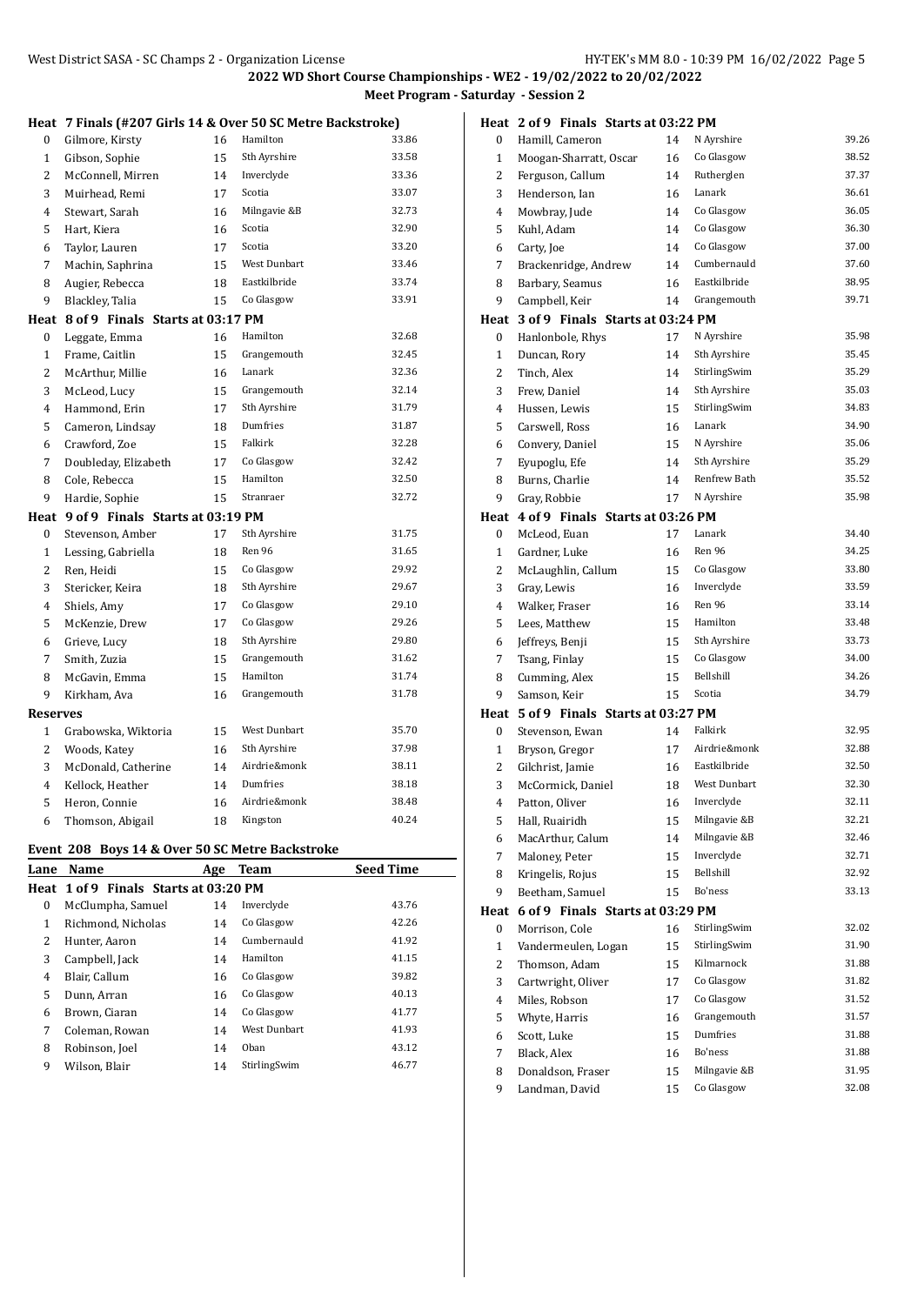**2022 WD Short Course Championships - WE2 - 19/02/2022 to 20/02/2022**

am - Saturday - Session 2

|                                          |                                                            |     | <b>2022 WD Short Course Champi</b> | <b>Meet Progra</b> |  |  |
|------------------------------------------|------------------------------------------------------------|-----|------------------------------------|--------------------|--|--|
|                                          | Heat 7 Finals (#208 Boys 14 & Over 50 SC Metre Backstroke) |     |                                    |                    |  |  |
| 0                                        | Boyd, Evan                                                 | 15  | Kilmarnock                         | 31.39              |  |  |
| $\mathbf{1}$                             | Carlyle, Robbie                                            | 16  | <b>Bellshill</b>                   | 31.18              |  |  |
| 2                                        | Scott, Adam                                                | 16  | Co Glasgow                         | 31.10              |  |  |
| 3                                        | Scott, Alex                                                | 16  | Dumfries                           | 30.98              |  |  |
| 4                                        | Moir, Lewis                                                | 16  | Eastkilbride                       | 30.82              |  |  |
| 5                                        |                                                            | 17  | Dumfries                           | 30.90              |  |  |
| 6                                        | Young, Lewis                                               | 16  | Bo'ness                            | 30.99              |  |  |
|                                          | Skinner, Gregor                                            | 17  | Bellshill                          | 31.10              |  |  |
| 7                                        | McKean, Blair                                              |     | Co Glasgow                         | 31.34              |  |  |
| 8                                        | Heasley, Matthew                                           | 17  |                                    |                    |  |  |
| 9                                        | Campbell, Nathan                                           | 17  | StirlingSwim                       | 31.40              |  |  |
|                                          | Heat 8 of 9 Finals Starts at 03:32 PM                      |     |                                    |                    |  |  |
| 0                                        | Docherty-Simpson, Jack                                     | 15  | Scotia                             | 30.45              |  |  |
| $\mathbf{1}$                             | Simpson, Jack                                              | 16  | Eastkilbride                       | 30.03              |  |  |
| $\overline{2}$                           | Wong, Kyle                                                 | 16  | Co Glasgow                         | 29.81              |  |  |
| 3                                        | Tykesson, Oliver                                           | 22  | UniOfStirl                         | 29.45              |  |  |
| 4                                        | Garrett, Lex                                               | 17  | Sth Ayrshire                       | 29.32              |  |  |
| 5                                        | McHardy, Ryan                                              | 17  | Dumfries                           | 29.44              |  |  |
| 6                                        | Smith, Keane                                               | 17  | Airdrie&monk                       | 29.74              |  |  |
| 7                                        | Doran, Cameron                                             | 17  | Bellshill                          | 29.83              |  |  |
| 8                                        | Connolly, Kai                                              | 15  | Co Glasgow                         | 30.36              |  |  |
| 9                                        | Macfarlane, Struan                                         | 18  | StirlingSwim                       | 30.77              |  |  |
| 9 of 9 Finals Starts at 03:34 PM<br>Heat |                                                            |     |                                    |                    |  |  |
| 0                                        | Stewart, Ethan                                             | 16  | Hamilton                           | 28.79              |  |  |
| $\mathbf{1}$                             | Nelson, Finlay                                             | 15  | Stranraer                          | 28.48              |  |  |
| 2                                        | Dickson, Murray                                            | 16  | StirlingSwim                       | 28.11              |  |  |
| 3                                        | Cashmore, Dylan                                            | 17  | Sth Ayrshire                       | 27.88              |  |  |
| 4                                        | Ford, Mark                                                 | 19  | Co Glasgow                         | 24.49              |  |  |
| 5                                        | Vandermeulen, Grier                                        | 17  | StirlingSwim                       | 27.35              |  |  |
| 6                                        | Dunn, Calum                                                | 18  | Sth Ayrshire                       | 27.88              |  |  |
| 7                                        | Burgess, Robert                                            | 17  | Co Glasgow                         | 28.15              |  |  |
| 8                                        | Scott, Adam                                                | 15  | Ren 96                             | 28.75              |  |  |
| 9                                        | Kelly, Reuben                                              | 17  | Dumfries                           | 29.13              |  |  |
| <b>Reserves</b>                          |                                                            |     |                                    |                    |  |  |
| $\mathbf{1}$                             | McShane, Dylan                                             | 15  | Cumbernauld                        | 35.20              |  |  |
| 2                                        | Hill, Adam                                                 | 15  | StirlingSwim                       | 35.57              |  |  |
| 3                                        | Wallace, Joshua                                            | 17  | Larkhall                           | 36.13              |  |  |
| $\overline{4}$                           | Younger, Jack                                              | 17  | Eastkilbride                       | 37.18              |  |  |
|                                          | Event 209 Girls 14 & Over 200 SC Metre IM                  |     |                                    |                    |  |  |
| Lane                                     | Name                                                       | Age | Team                               | <b>Seed Time</b>   |  |  |
|                                          | Heat 1 of 5 Finals Starts at 03:35 PM                      |     |                                    |                    |  |  |

|   | Heat 1 of 5 Finals Starts at 03:35 PM |    |              |         |
|---|---------------------------------------|----|--------------|---------|
| 0 | Fyall, Isla                           | 16 | Dumfries     | 2:48.77 |
| 1 | Bulloch, Leah                         | 16 | Eastkilbride | 2:47.44 |
| 2 | Colvin, Millie                        | 14 | Stranraer    | 2:44.61 |
| 3 | Fotheringham, Amy                     | 16 | Motherwell W | 2:42.34 |
| 4 | Maxwell, Casey                        | 18 | Dumfries     | 2:41.33 |
| 5 | Gibb, Mirren                          | 14 | Stranraer    | 2:42.32 |
| 6 | Chan, Caelin                          | 14 | N Ayrshire   | 2:42.59 |
| 7 | McConnell, Mirren                     | 14 | Inverclyde   | 2:46.20 |
| 8 | Brady, Carly                          | 16 | Co Glasgow   | 2:48.30 |
| 9 | McGregor, Aimee                       | 16 | West Dunbart | 2:48.81 |
|   |                                       |    |              |         |

|                 | Heat 2 of 5 Finals Starts at 03:39 PM |    |              |         |
|-----------------|---------------------------------------|----|--------------|---------|
| 0               | Kennedy, Ellie-Louise                 | 14 | Co Glasgow   | 2:39.80 |
| $\mathbf{1}$    | Paterson, Madeleine                   | 14 | Co Glasgow   | 2:38.94 |
| 2               | Murrison, Rosie                       | 17 | Co Glasgow   | 2:38.47 |
| 3               | Machin, Saphrina                      | 15 | West Dunbart | 2:37.65 |
| 4               | Cameron, Lindsay                      | 18 | Dumfries     | 2:37.33 |
| 5               | Cole, Rebecca                         | 15 | Hamilton     | 2:37.44 |
| 6               | McAlonan, Amy                         | 16 | Ren 96       | 2:38.00 |
| 7               | Towers, Katie                         | 14 | Lanark       | 2:38.57 |
| 8               | McNally, Lucy                         | 17 | Sth Ayrshire | 2:39.43 |
| 9               | McCappin, Keziah                      | 14 | Falkirk      | 2:41.14 |
| Heat            | 3 of 5 Finals Starts at 03:43 PM      |    |              |         |
| $\mathbf{0}$    | Smith, Zuzia                          | 15 | Grangemouth  | 2:36.66 |
| $\mathbf{1}$    | Mennie, Melissa                       | 14 | Co Glasgow   | 2:36.02 |
| 2               | Connell, Louise                       | 15 | Co Glasgow   | 2:35.51 |
| 3               | Gallacher, Madison                    | 15 | Grangemouth  | 2:34.87 |
| 4               | Blackley, Talia                       | 15 | Co Glasgow   | 2:34.66 |
| 5               | Scobbie, Perrie                       | 15 | StirlingSwim | 2:34.78 |
| 6               | Creaney, Emma                         | 16 | Cumbernauld  | 2:35.32 |
| 7               | Niven, Victoria                       | 16 | Co Glasgow   | 2:35.53 |
| 8               | Stuart, Heather                       | 16 | N Ayrshire   | 2:36.50 |
| 9               | Dickie, Georgia                       | 15 | Dumfries     | 2:36.66 |
|                 | Heat 4 of 5 Finals Starts at 03:47 PM |    |              |         |
| $\bf{0}$        | Edmiston, Hannah                      | 17 | Co Glasgow   | 2:34.09 |
| 1               | Doubleday, Elizabeth                  | 17 | Co Glasgow   | 2:33.96 |
| 2               | Wyper, Cassie                         | 15 | Co Glasgow   | 2:33.07 |
| 3               | Augier, Rebecca                       | 18 | Eastkilbride | 2:31.40 |
| 4               | Gilmore, Kirsty                       | 16 | Hamilton     | 2:31.00 |
| 5               | Beaton, Freya                         | 14 | Co Glasgow   | 2:31.04 |
| 6               | Cumming, Alice                        | 14 | Co Glasgow   | 2:32.40 |
| 7               | Hughes, Erin                          | 17 | Bellshill    | 2:33.50 |
| 8               | McArthur, Millie                      | 16 | Lanark       | 2:34.01 |
| 9               | Mooney, Carys                         | 15 | Co Glasgow   | 2:34.37 |
|                 | Heat 5 of 5 Finals Starts at 03:50 PM |    |              |         |
| 0               | Horn, Jori                            | 17 | Co Glasgow   | 2:28.58 |
| $\mathbf{1}$    | Macleod, Amy                          | 16 | Co Glasgow   | 2:28.01 |
| 2               | McCardie, Stella                      | 16 | Co Glasgow   | 2:26.99 |
| 3               | McNair, Suzie                         | 15 | Grangemouth  | 2:23.53 |
| 4               | Craig, Mairi                          | 18 | StirlingSwim | 2:21.64 |
| 5               | Wood, Isabelle                        | 17 | StirlingSwim | 2:23.53 |
| 6               | Williamson, Anna                      | 17 | Co Glasgow   | 2:26.91 |
| 7               | Davidson, Kiera                       | 17 | Co Glasgow   | 2:27.67 |
| 8               | Robertson, Eilidh                     | 15 | Sth Ayrshire | 2:28.43 |
| 9               | Croxford, Coco                        | 14 | Co Glasgow   | 2:30.74 |
| <b>Reserves</b> |                                       |    |              |         |
| 1               | Frame, Caitlin                        | 15 | Grangemouth  | 2:38.22 |
| 2               | Glen, Thea                            | 15 | Co Glasgow   | 2:38.48 |
| 3               | McAuley, Evan                         | 14 | Airdrie&monk | 2:46.60 |
| 4               | Cole, Addison                         | 14 | Hamilton     | 2:47.62 |
| 5               | Lockington, Hannah                    | 16 | Milngavie &B | 2:51.59 |
| 6               | MacArthur, Eilidh                     | 16 | Milngavie &B | 2:52.49 |